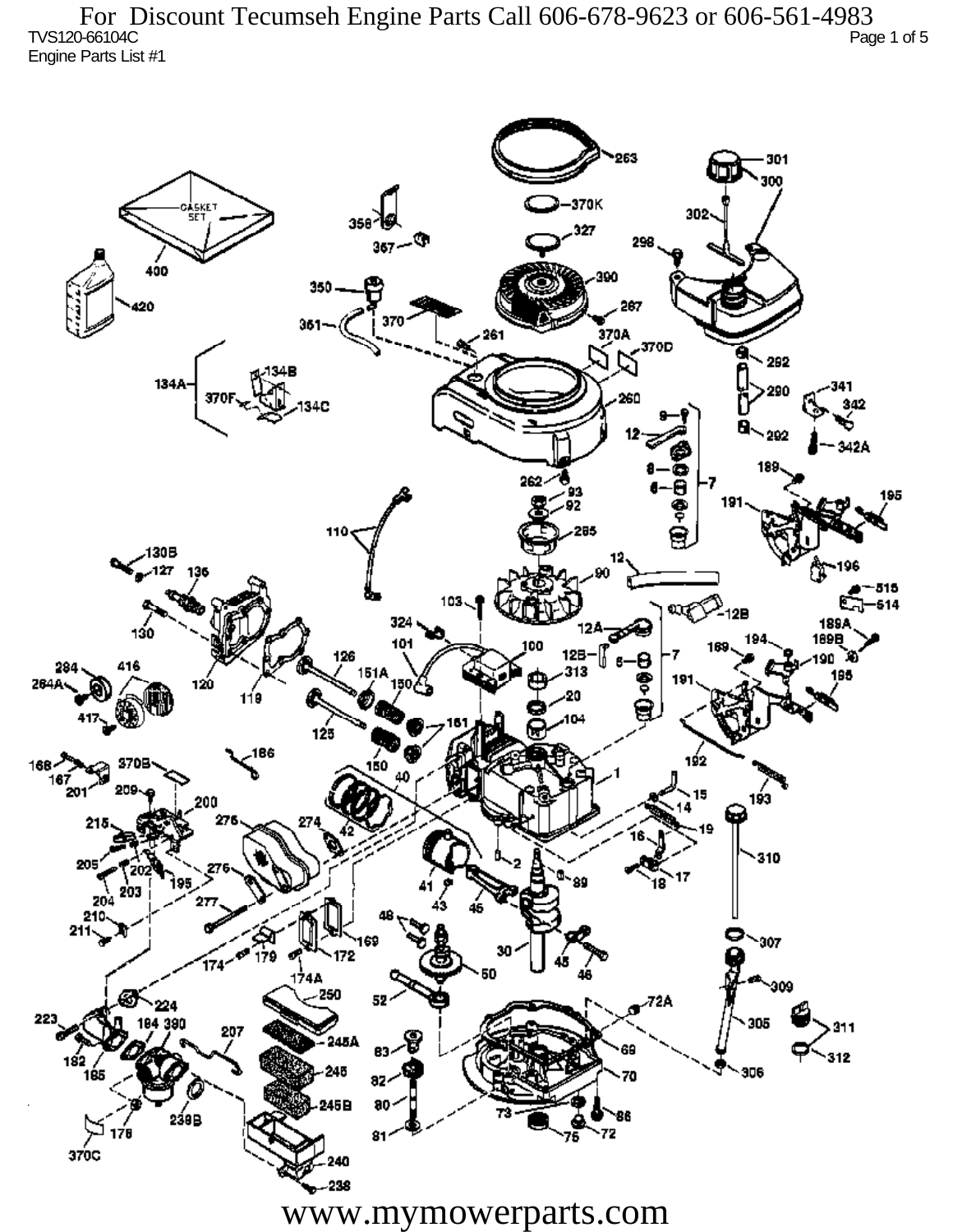| Ref # Part Number |    | Qty Description                           |
|-------------------|----|-------------------------------------------|
| 1 36478A          |    | Cylinder (Incl. 2,7,20 & 125)             |
| 2 26727           |    | 2 Dowel Pin                               |
| 6 33734           |    | <b>Breather Element</b>                   |
| 7 36557           |    | Breather Ass'y. (Incl. 6 & 12A)           |
| 12B 34695         |    | <b>Breather Tube Elbow</b>                |
| 12A 36558         |    | Breather Cover & Tube (Incl. 12B)         |
| 14 28277          |    | Washer                                    |
| 15 30589          |    | Governor Rod (Incl. 14)                   |
| 16 34839A         |    | Governor Lever                            |
| 17 31335          |    | Governor Lever Clamp                      |
| 18 651018         |    | Screw, Torx T-15, 8-32 x 19/64"           |
| 19 36281          |    |                                           |
| 20 32600          |    | <b>Extension Spring</b><br>Oil Seal       |
|                   |    |                                           |
| 30 35801          |    | Crankshaft                                |
| 40 36073          |    | Piston, Pin & Ring Set (Std.)             |
| 40 36074          |    | Piston, Pin & Ring Set (.010" OS)         |
| 40 36075          |    | Piston, Pin & Ring Set (.020" OS)         |
| 41 36070          |    | Piston & Pin Ass'y. (Std.) (Incl. 43)     |
| 41 36071          |    | Piston & Pin Ass'y. (.010" OS) (Incl. 43) |
| 41 36072          |    | Piston & Pin Ass'y. (.020" OS) (Incl. 43) |
| 42 36076          |    | Ring Set (Std.)                           |
| 42 36077          |    | Ring Set (.010" OS)                       |
| 42 36078          |    | Ring Set (.020" OS)                       |
| 43 20381          |    | 2 Piston Pin Retaining Ring               |
| 45 32875A         |    | Connecting Rod Ass'y. (Incl. 46)          |
| 46 32610A         |    | 2 Connecting Rod Bolt                     |
| 48 27241          |    | 2 Valve Lifter                            |
| 50 35992          |    | Camshaft (MCR)                            |
| 52 29914          |    | Oil Pump Ass'y.                           |
| 69 35261          |    | * Mounting Flange Gasket                  |
| 70 34311E         |    | Mounting Flange (Incl. 72 thru 83,306)    |
| 72 30572          |    | Oil Drain Plug (Incl. 73)                 |
| 73 28833          |    | Drain Plug Gasket                         |
| 75 27897          |    | Oil Seal                                  |
| 80 30574A         |    | Governor Shaft                            |
| 81 30590A         |    | Washer                                    |
| 82 30591          |    | Governor Gear Ass'y. (Incl. 81)           |
| 83 30588A         |    | Governor Spool                            |
| 86 650488         |    | 6 Screw, 1/4-20 x 1-1/4"                  |
| 89 611004         |    | <b>Flywheel Key</b>                       |
| 90 611112         |    | 1 Flywheel                                |
| 92 650815         |    | <b>Belleville Washer</b>                  |
| 93 650816         |    | <b>Flywheel Nut</b>                       |
| 100 34443B        |    | Solid State Ignition                      |
| 101 610118        |    | <b>Spark Plug Cover</b>                   |
| 103 651007        |    | 2 Screw, Torx T-15, 10-24 x 15/16"        |
| 110 37047         | 1. | <b>Ground Wire</b>                        |
|                   |    |                                           |
| 119 36477         |    | * Cylinder Head Gasket                    |
| 120 36476         |    | 1 Cylinder Head                           |
| 125 36471         |    | 1 Exhaust Valve (Std.) (Incl. 151)        |
| 125 36472         |    | 1 Exhaust Valve (1/32" OS) (Incl. 151)    |
| 126 29314C        |    | Intake Valve (Std.) (Incl. 151)           |
| 126 29315C        |    | Intake Valve (1/32" OS) (Incl. 151)       |
| 130 6021A         |    | 8 Screw, 5/16-18 x 1-1/2"                 |
| 135 35395         |    | Resistor Spark Plug (RJ19LM)              |
| 150 31672         |    | 2 Valve Spring                            |
| 151 31673         |    | 2 Valve Spring Cap                        |
| 169 27234A        |    | 1 * Valve Cover Gasket                    |

www.mymowerparts.com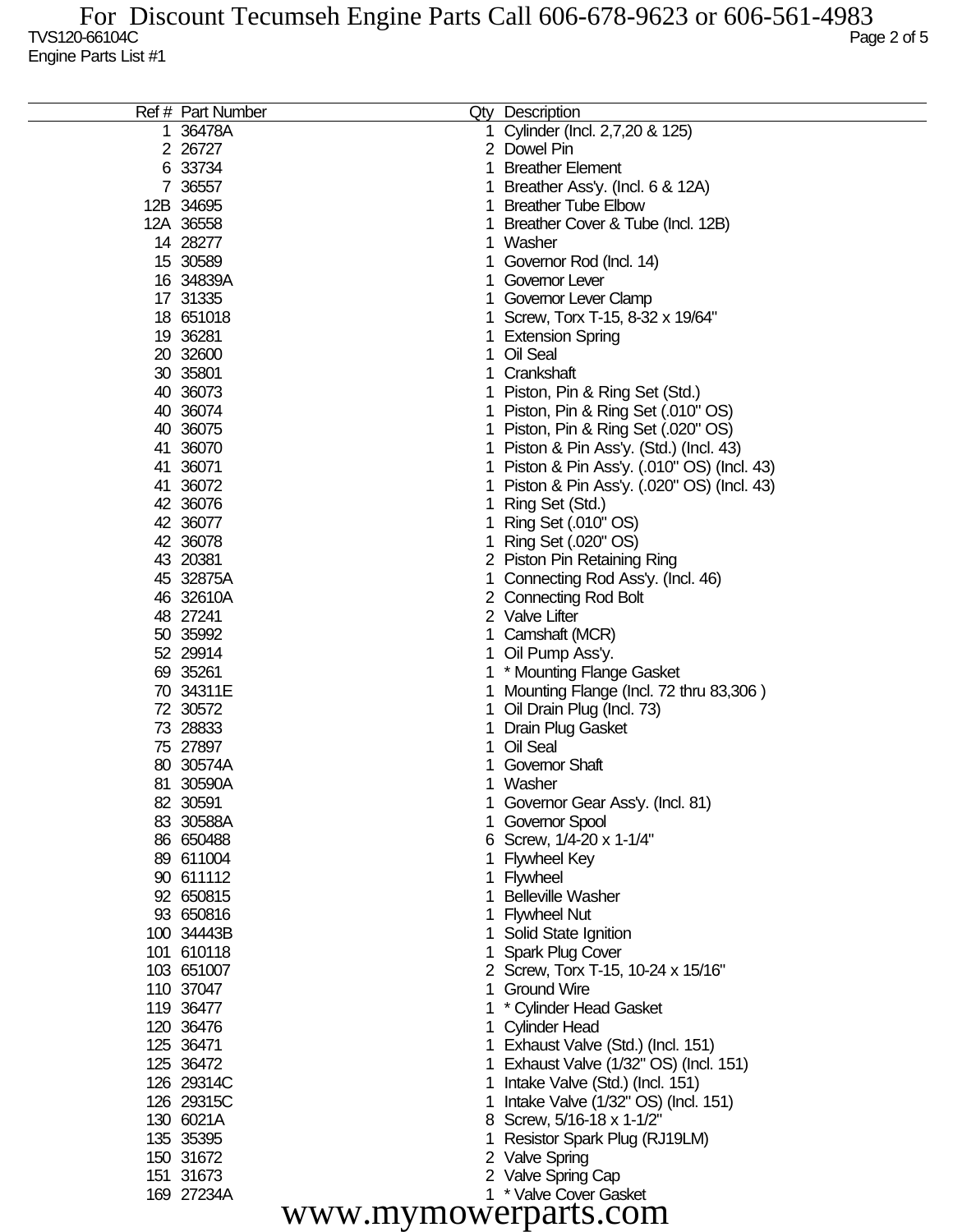|       | Ref # Part Number | Qty Description                                              |
|-------|-------------------|--------------------------------------------------------------|
|       | 172 32755         | <b>Valve Cover</b>                                           |
|       | 174 30200         | 2 Screw, 10-24 x 9/16"                                       |
|       | 178 29752         | 2 Nut & Lock Washer, 1/4-28                                  |
|       | 182 6201          | 2 Screw, 1/4-28 x 7/8"                                       |
|       | 184 26756         | Carburetor To Intake Pipe Gasket                             |
|       | 185 36544         | Intake Pipe                                                  |
|       | 186 32653         | Governor Link                                                |
|       | 189 650839        | 2 Screw, 1/4-20 x 3/8"                                       |
|       | 191 36559A        | S.E. Brake Bracket (Incl. 195)                               |
|       | 195 610973        | Terminal                                                     |
|       | 207 34336         | <b>Throttle Link</b>                                         |
|       | 223 650451        | 2 Screw, 1/4-20 x 1"                                         |
|       | 224 34690A        | * Intake Pipe Gasket                                         |
|       | 238 650932        | 2 Screw, 10-32 x 49/64"                                      |
|       | 250 36920         | Air Cleaner Cover                                            |
|       | 260 36915         | <b>Blower Housing</b>                                        |
|       | 261 30200         | 2 Screw, 10-24 x 9/16"                                       |
|       | 262 650831        | 2 Screw, 1/4-20 x 1/2"                                       |
|       | 275 36473         | Muffler (Incl. 277)                                          |
|       | 277 650988        | 2 Screw, 1/4-20 x 2-5/16"                                    |
|       | 285 35000A        | <b>Starter Cup</b>                                           |
|       | 287 650926        | 2 Screw, 8-32 x 21/64"                                       |
|       | 290 29774         | <b>Fuel Line</b>                                             |
|       | 292 26460         | 2 Fuel Line Clamp                                            |
|       | 298 28763         | 3 Screw, 10-32 x 35/64"                                      |
|       | 300 36916         | Fuel Tank (Incl. 292 & 301)                                  |
|       | 301 36246         | <b>Fuel Cap</b>                                              |
|       | 305 35647         | Oil Fill Tube                                                |
|       | 306 36996         | * "O"-Ring                                                   |
|       | 307 35499         | "O"-Ring                                                     |
|       | 309 650562        | Screw, 10-32 x 1/2"                                          |
|       | 310 35648         | <b>Dipstick</b>                                              |
|       | 313 34080         | Spacer                                                       |
|       | 370C 37199        | <b>Primer Decal</b>                                          |
|       | 370A 36261        | <b>Lubrication Decal</b>                                     |
|       | 380 632747        | Carburetor (Incl. 184)                                       |
|       | 390 590739        | 1 Rewind Starter (NOTE: This engine could hav e been built   |
|       |                   | with 590702 starter).                                        |
|       | 400 36481B        | 1 * Gasket Set (Incl. items marked PK i n notes). Incl. Part |
|       |                   | #'s 26756 (1), 27234A (1), 33735 (1), 34338 (1), 34690A (1), |
|       |                   | 36477 (1), 36832 (1), 36996 (1), 37130 (1)                   |
|       |                   |                                                              |
|       | 416 36085         | 1 Spark Arrestor Kit (Incl. 417) (Option al)                 |
|       | 417 650821        | 1 Screw, 10-32 x 1/2" (Optional)                             |
| 900 0 |                   | Replacement Engine 750808B, order from 71-999                |
| 900 0 |                   | 1 Replacement Short Block 750670C, order from 71-999         |

## www.mymowerparts.com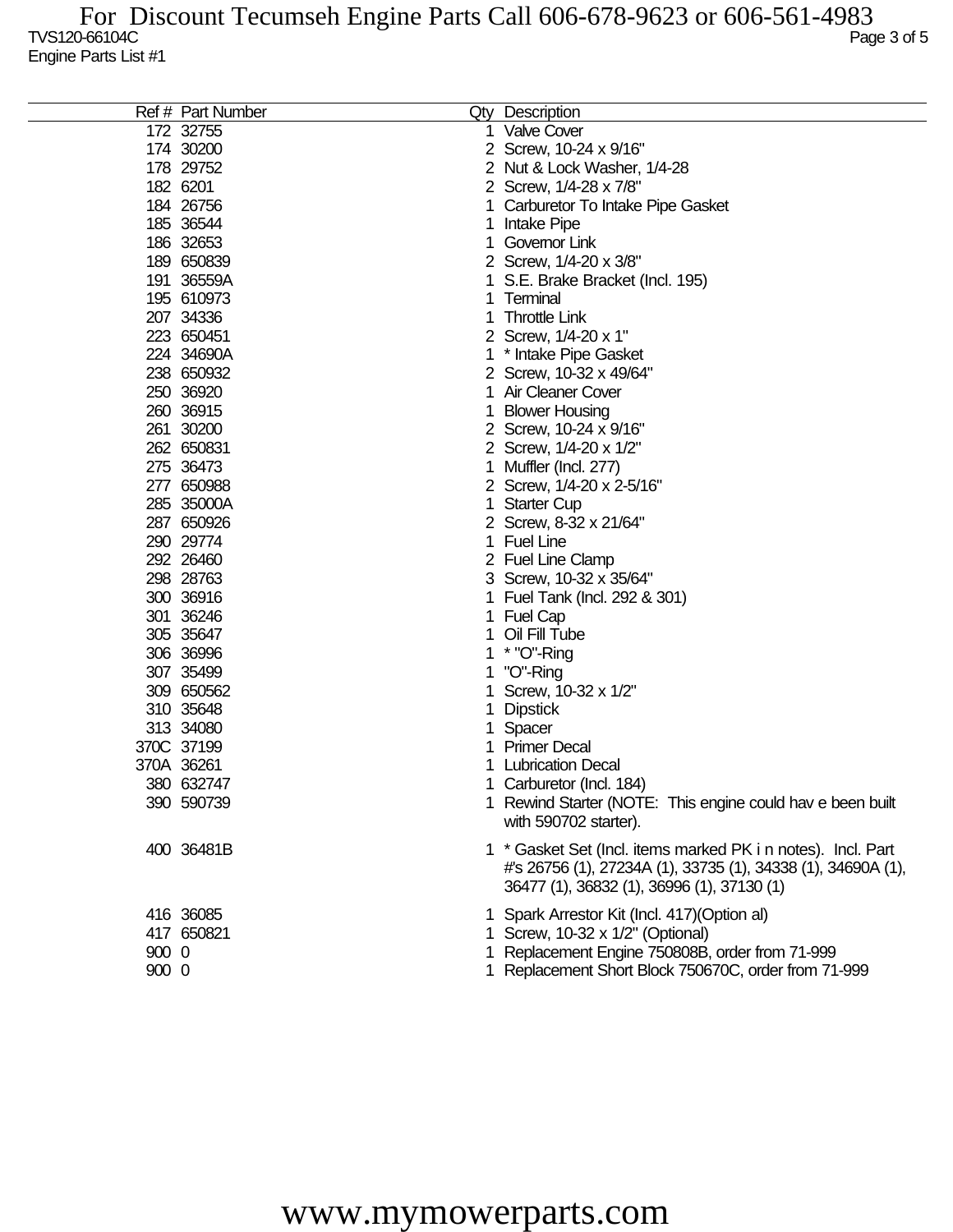TVS120-66104C Page 4 of 5 Engine Parts List #2 For Discount Tecumseh Engine Parts Call 606-678-9623 or 606-561-4983



www.mymowerparts.com